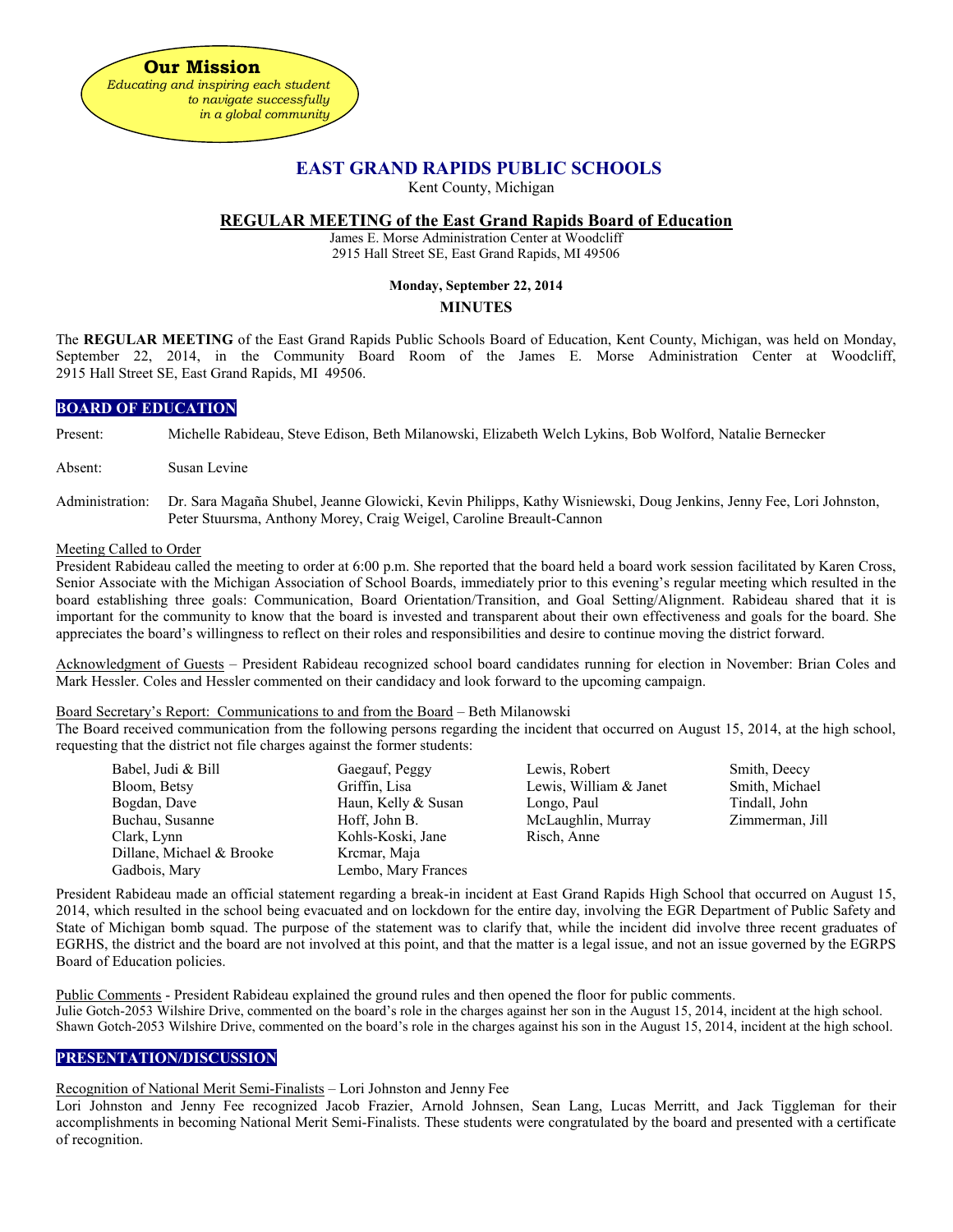#### Recognition of Girls Lacrosse 2014 MHSAA Division 2 State Championship – Jenny Fee

The board and administration recognized the Girls Lacrosse Spring 2014 MHSAA Division 2 State Championship team for their accomplishments. Certificates of recognition will be provided to Tim Johnston, Director of Athletics, to send to these athletes who were unable to attend the board meeting.

## **ACTION ITEMS - CONSENT AGENDA**

Background: In order to save time during the meeting, we are using a Consent Agenda. Items in the Consent Agenda include those that are routine or have been previously discussed by the Board of Education. Any board member may request to have any item removed for a separate discussion and vote.

Recommendation: Motion to approve the items in the Consent Agenda, Numbers 7 through 10.

Approval of Minutes of REGULAR Meeting of 08/18/2014 (Enclosure #7) Approval of Minutes of SPECIAL Meeting of 09/04/2014 (Enclosure #8) Approval of Minutes of SPECIAL Meeting of 09/05/2014 (Enclosure #9) Approval of Payment of Bills – June/July/August 2014 (Enclosure #10)

Member Milanowski moved to approve Consent Agenda Items 7-10. Member Edison seconded the motion. Motion passed 6-0.

## **OTHER ACTION ITEMS**

Approval of Teacher Contract – Tad VandenBrink – Dr. Shubel

Background: Per Board Policy #5430, the Board is responsible for the formal approval of all teacher and administrative contracts.

Recommendation: Motion to approve the teacher contract for Tad VandenBrink, High School Social Studies.

Member Edison moved to approve the teacher contract for Tad VandenBrink. Member Milanowski seconded the motion. Motion passed 6-0.

Appoint Delegate Representatives to MASB Fall Conference Delegate Assembly - President Rabideau

Background: The Michigan Association of School Boards' 2014 Delegate Assembly is meeting for the annual 2014 Fall Conference at Amway Grand Plaza Hotel on November 6, 2014. Three delegates may be appointed to represent the East Grand Rapids Board of Education.

Recommendation: Motion to appoint Delegate Representatives to the MASB Fall Conference Delegate Assembly.

Member Edison moved to appoint Elizabeth Welch Lykins, Natalie Bernecker, and Steve Edison as Delegate Representatives to the MASB Fall Conference Delegate Assembly. Member Wolford seconded the motion. Motion passed 6-0.

Approval of Superintendent Goals for 2014-2015 (Enclosure #13) Background: The Superintendent Goals for 2014-2015 are presented.

Recommendation: Motion to approve the finalized Superintendent's Goals for 2014-2015 per Enclosure #13.

President Rabideau reported that the board received Dr. Shubel's Goals for 2014-2014 in advance of tonight's meeting and had an opportunity to address any questions or concerns. Dr. Shubel shared that the goals are closely aligned with the district's Strategic Plan and does not represent all the work of the administrative team in the district; rather, it is an overview of major items to focus on this year. The Superintendent's Goals are attached to these Minutes.

Member Bernecker moved to approve the Superintendent's Goals for 2014-2015 per Enclosure #13. Member Welch Lykins seconded the motion. A discussion was held among the board. Motion passed 6-0. President Rabideau thanked Dr. Shubel for her work in establishing these goals.

## **ADMINISTRATIVE REPORTS**

## Superintendent

Dr. Shubel shared that the start of school year has gone smoothly and credited the administrators and staff on their organization and efforts. She reported that the East Grand Rapids High School ranked 53<sup>rd</sup> in *Newsweek's* rankings of top high schools in the nation, and ranked 4th in the state. Dr. Shubel reminded everyone that there are several other rankings, with specific and narrow criteria, and we are careful not to solely recognize district accomplishments based on these rankings. However, when we look at what was accomplished last year, this is certainly a highlight to celebrate. With the ranking of 4<sup>th</sup> in the State of Michigan, it should be noted that the schools ranked 1-3 are all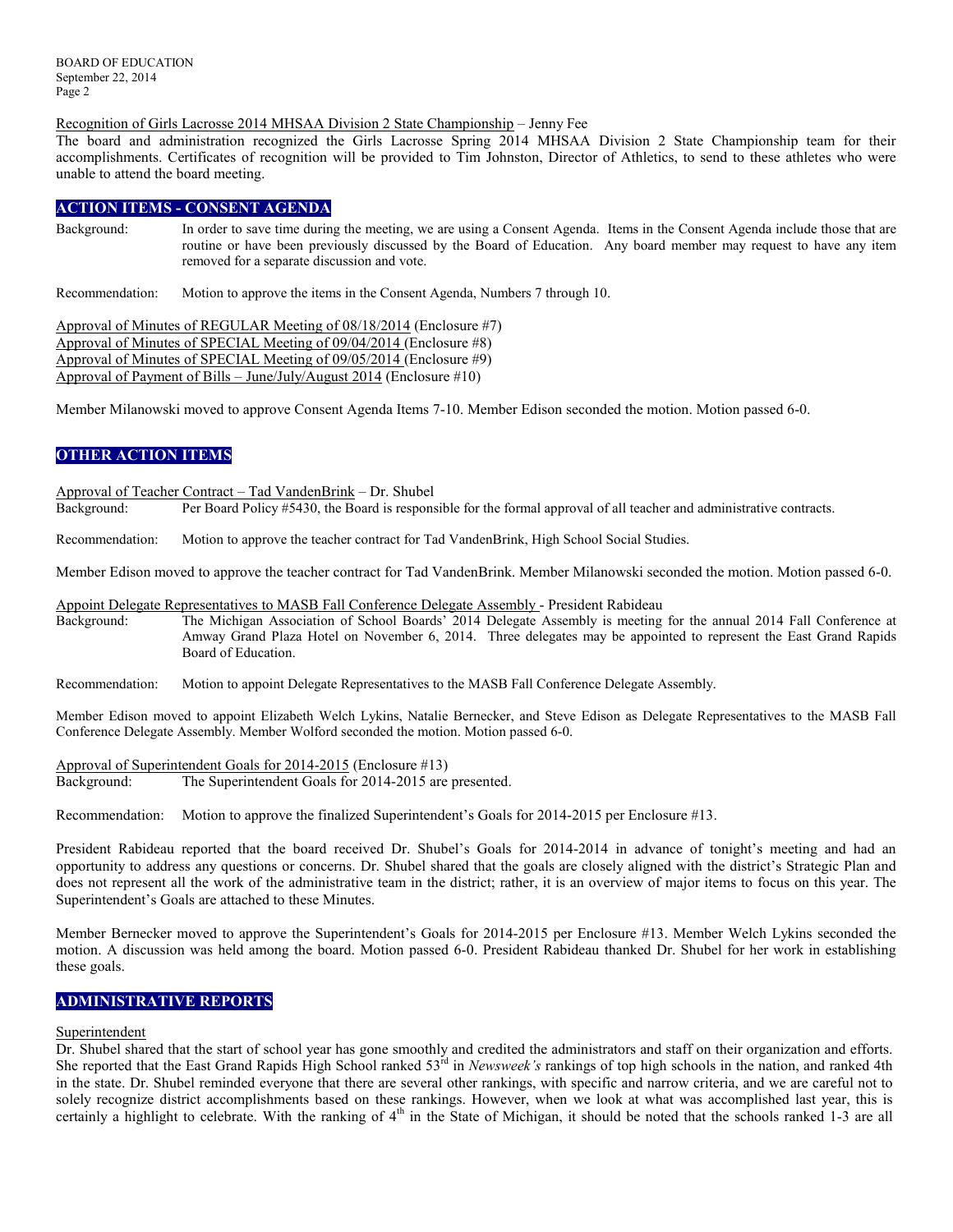BOARD OF EDUCATION September 22, 2014 Page 3

magnet schools which require testing scores to enroll into their high schools. In EGRPS, *all* students are accepted and this acknowledgment reflects a true Pre-K thru Gr. 12 celebration and the work our staff does to prepare our students with a solid foundation from elementary through high school. This is a major accomplishment and all staff should be recognized for their work in developing and implementing our comprehensive curriculum process and instruction led by Jeanne Glowicki, Assistant Superintendent of Instruction.

Dr. Shubel announced that Homecoming will be held this Friday, September 26. Detailed information will be provided to board members on their participation in the parade.

## Assistant Superintendent of Business

Kevin Philipps provided an enrollment update, with an increase by five students since the last meeting, which brings our current enrollment to 2,963 students. We have had a number of students move out of the district, mostly to other states, but no obvious trend. Philipps also shared that the Kent County birth rate has dropped since 2007 and never trended upward. If this continues to be the trend, we can expect to see a continued drop in enrollment for future years.

Philipps shared that Moody's rating service performed a rating review on our general obligation debt which included a look at our financials, an interview over the phone, and this review resulted in a downgrade from AA3 to A1 stable. The Moody report provides a very good explanation of where we stand and explains the financial circumstances and what needs to be done to fix them. Philipps will request the Moody report to present to the board as a follow-up to tonight's meeting. A discussion was held among the board. If the Moody report is available publicly, Member Edison has volunteered to send the report to the Michigan legislators so they can see the results of their decisions as elected officials. Philipps put together an analysis and indicated that there is no clear reason for the downgrade.

#### Assistant Superintendent of Instruction

Jeanne Glowicki reported that it has been a smooth transition with staff returning to school with lots of exciting changes in place, beginning with implementation teams, and it is obvious that we have continual learners on our staff.

#### Board Member Reports

*Communications Committee –* Member Rabideau reported that the committee has not met yet this school year; however, this was identified in the board work session as an area to revisit. The committee will be meeting soon to move forward with the board's goals.

*Facilities Committee –* Kevin Philipps provided an update on the installation and time line for the new boilers.

## *Finance Committee –* None

#### *Joint Facilities Committee –*None

*Legislative Liaison Committee* – Member Welch Lykins reported that a meeting was held in September and plans have begun for the big fall/winter push. She shared that we need to make sure that we are announcing at PTO meetings about Legislative Committee and get email lists updated and provide an opportunity to sign up and reiterate responses to calls to action.

## *Personnel Committee –* None

*Policy Review Committee –* President Rabideau reported that a policy meeting will be scheduled for review and revisions to policies.

#### Liaisons

*EGR Schools Foundation –* Member Bernecker reported that the EGR Schools Foundation Community Service and Distinguished Alumni Awards Dinner will be held on November 17 at 6:00 p.m. at the JW Marriott Hotel. Bernecker shared that the EGRNow! and EGRForever! are up and running. A process is being put in place for donors to contribute at any time without having to wait until the spring campaign if they so choose. Orientation for new Foundation board members was held. Member Rabideau shared that the Board of Education is supportive of Foundation events and encouraged board members to attend the November 17 dinner.

#### *Community Action Council –*None

*PTO Council –* President Rabideau shared that she appreciates the commitment to EGRPS from all the PTOs.

*Parks & Recreation* – Member Edison announced the Breton Downs students submitted an ArtPrize entry in partnership with a school in Haiti, sponsored by the Power of Education Foundation. The entry is on display at the Marriott Courtyard, and he encouraged everyone to view the entry and place your vote.

## *Superintendent's Advisory Council (SAC) –* None

*Leadership & Youth Development (LYD) –* Member Milanowski reported that Healthy High was hugely successful with over 330 students attending. She shared that LYD is looking for new board members. She shared that LYD needs to remain a self-sustained group.

*Parent Advocates for Special Education (PASE) –* Member Welch Lykins reported that the first PASE meeting of this school year was held on September 8. Conversations with Kathy Wisniewski, Director of Special Education, will be held tomorrow, presenting on the IEP process. Several similar meetings will be held throughout the school year.